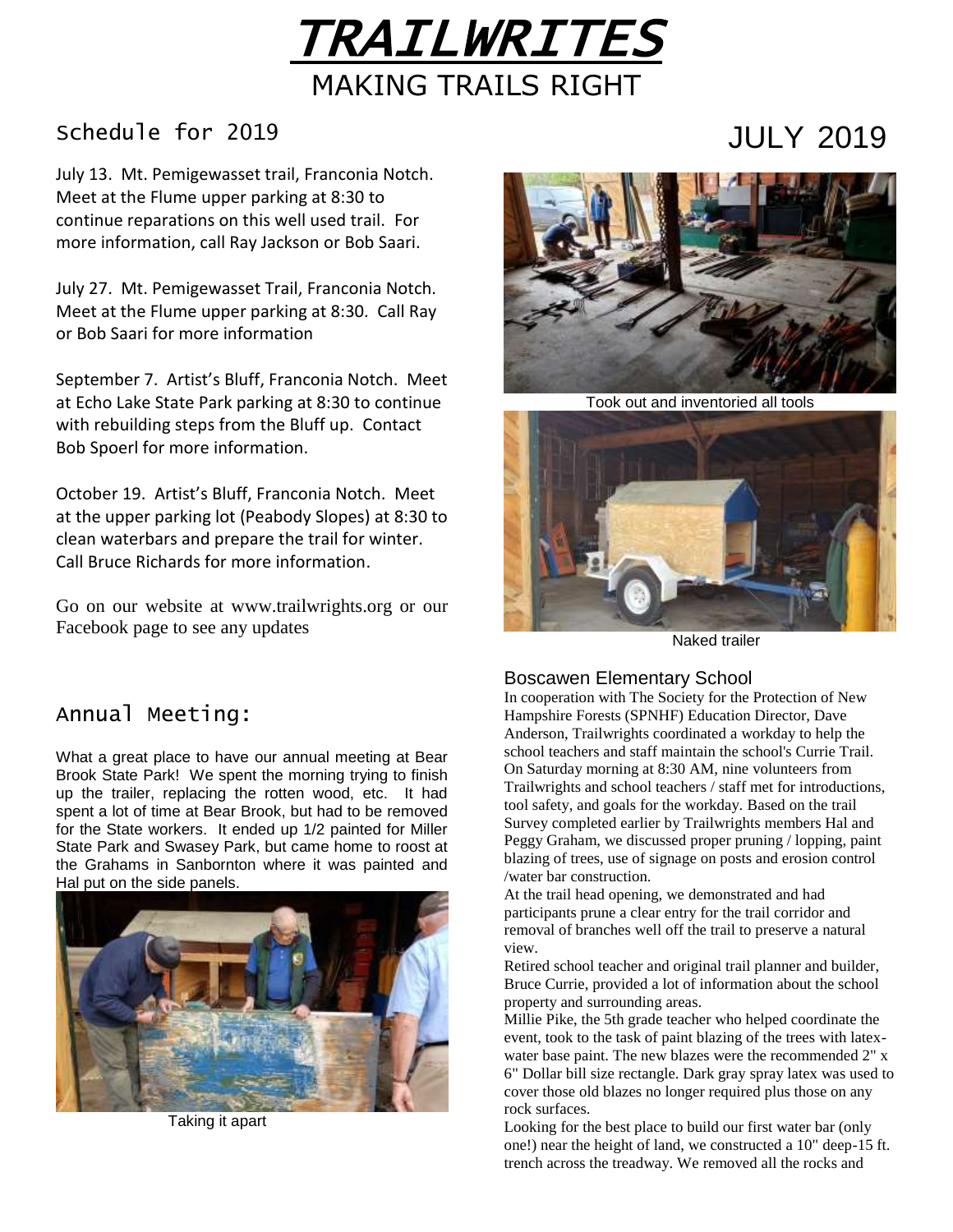roots along the trench for water to flow and placed the rocks along and to the sides for scree and protection. after a brief trail lunch, we reached a "change in forest type" marked by SPNHF - Dave Anderson, Education Director. We continued removal of dead trees and other obstructions until the junction of the Vernal Pool side Trail. This trail was explored and cleared and next we visited the Lookout view Trail. There may be some cutting of trees for better viewing after determining ownership verification. Some clearing is needed in this gathering area and a couple of large downed trees removed.

The next and last major area was the steep down hill traverse. the pruning was completed and some raking around rock surfaces to better define the treadway. More will be done to complete this task.Soon we returned to the "boulder" turn on the main trail. We encouraged the use of 4" x4" posts here for directional information, side trails and educational locations. Back at the trailer at 2:00 Pm, the school teachers provided all of us ice Popsicle treats.

A nice way to end a great trail workday. Submitted by, Raynold Jackson



Boscawen Elem. School



Artist's Bluff



Miller State Park



Miller State Park



Swasey Park, Meredith